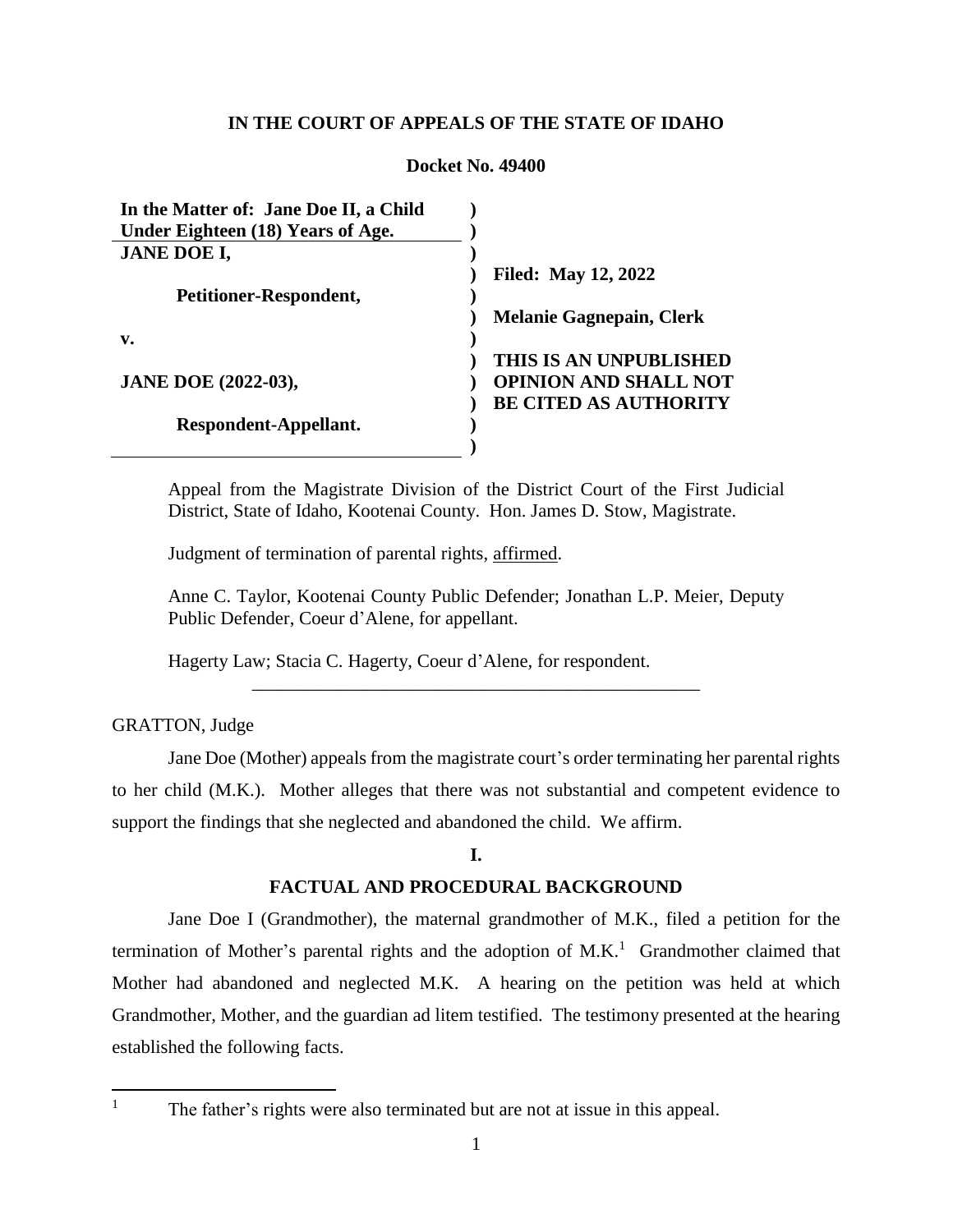Soon after the birth of M.K. in May 2012, Grandmother offered to take care of M.K. so Mother could focus on addressing legal concerns. Since then, M.K. has solely been in Grandmother's care. In August 2012, Mother signed short-term guardianship papers for Grandmother to have custody of M.K. while Mother potentially served jail time. In the end, Mother did not spend any significant amount of time in jail. Until March 2013, there was minimal coordinated contact between M.K., Grandmother, and Mother. The last time Mother had contact with M.K was in March 2013.

During May 2013, Grandmother filed for nonparental custody of M.K. in the state of Washington, Spokane County. Mother participated in the proceedings. Nonparental custody was granted to Grandmother in October 2014. The court in Spokane County found Mother had willfully abandoned and neglected M.K. and set out requirements for Mother to complete within one year in order to re-engage with the child. If Mother failed to complete the tasks within one year, her contact with M.K. would end. The Idaho magistrate court noted the requirements were daunting, but Mother was engaged with child protective services in Washington at the time, which would have provided her access to services and the ability to accomplish these tasks. At the termination trial, Mother failed to provide credible evidence to confirm she engaged in various portions of the re-engagement requirements. In addition, the Washington court never informed Grandmother that Mother had completed the tasks required for visitation, all of which indicates that Mother failed to do so.

Mother's next opportunity to address custody of M.K. occurred in 2017 when Grandmother filed for guardianship in the state of Idaho. Mother received notice of the proceeding and requested a last minute continuance. The continuance was granted, but Mother failed to appear at the reset hearing. The guardianship was granted in 2019.

Grandmother then petitioned for termination and adoption in March 2020. An amended petition was filed in May 2020. The magistrate court conducted a trial in September 2021; all parties were present. The court made written factual findings and determined Mother had abandoned and neglected M.K., and that termination of parental rights is in the best interests of M.K. Mother timely appeals.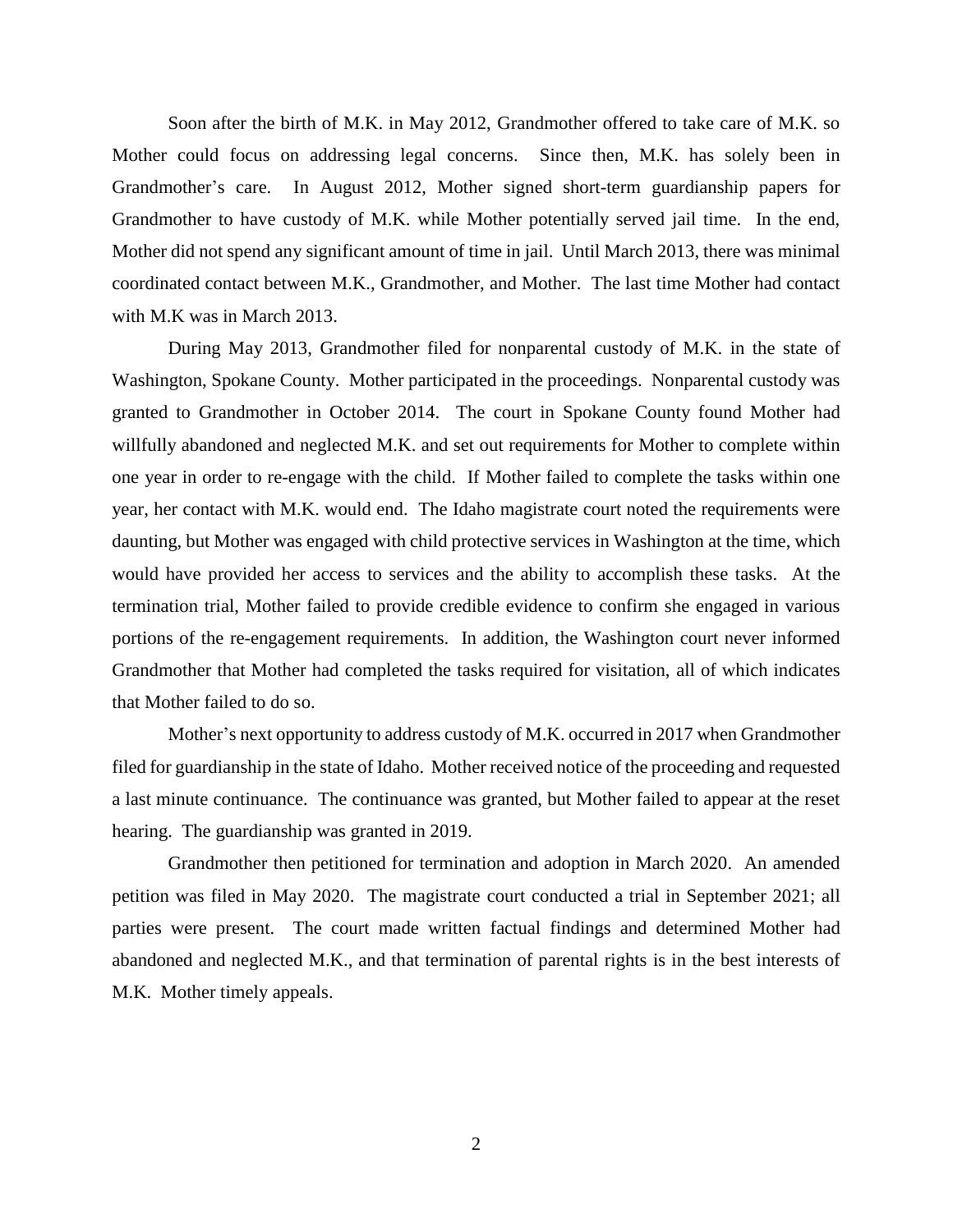#### **II.**

#### **STANDARD OF REVIEW**

On appeal from a decision terminating parental rights, this Court examines whether the decision is supported by substantial and competent evidence, which means such evidence as a reasonable mind might accept as adequate to support a conclusion. *Doe v. Doe*, 148 Idaho 243, 245-46, 220 P.3d 1062, 1064-65 (2009). The appellate court will indulge all reasonable inferences in support of the trial court's judgment when reviewing an order that parental rights be terminated. *Id.* The Idaho Supreme Court has also said that the substantial evidence test requires a greater quantum of evidence in cases where the trial court's finding must be supported by clear and convincing evidence than in cases where a mere preponderance is required. *In re Doe*, 143 Idaho 343, 346, 144 P.3d 597, 600 (2006). Clear and convincing evidence is generally understood to be evidence indicating that the thing to be proved is highly probable or reasonably certain. *In re Doe*, 143 Idaho 188, 191, 141 P.3d 1057, 1060 (2006). Further, the magistrate's decision must be supported by objectively supportable grounds. *In re Doe*, 143 Idaho at 346, 144 P.3d at 600.

# **III.**

#### **ANALYSIS**

Mother argues the magistrate court erred because there was not clear and convincing evidence to show that Mother abandoned and neglected M.K. Mother also argues that the termination of her parental rights is not in the best interests of M.K.

A parent has a fundamental liberty interest in maintaining a relationship with his or her child. *Troxel v. Granville*, 530 U.S. 57, 65 (2000); *Doe v. State*, 137 Idaho 758, 760, 53 P.3d 341, 343 (2002). This interest is protected by the Fourteenth Amendment to the United States Constitution. *State v. Doe*, 144 Idaho 839, 842, 172 P.3d 1114, 1117 (2007). Implicit in the Termination of Parent and Child Relationship Act is the philosophy that, wherever possible, family life should be strengthened and preserved. Idaho Code § 16-2001(2). Therefore, the requisites of due process must be met when terminating the parent-child relationship. *State v. Doe*, 143 Idaho 383, 386, 146 P.3d 649, 652 (2006). Due process requires that the grounds for terminating a parent-child relationship be proved by clear and convincing evidence. *Id*. Because a fundamental liberty interest is at stake, the United States Supreme Court has determined that a court may terminate a parent-child relationship only if that decision is supported by clear and convincing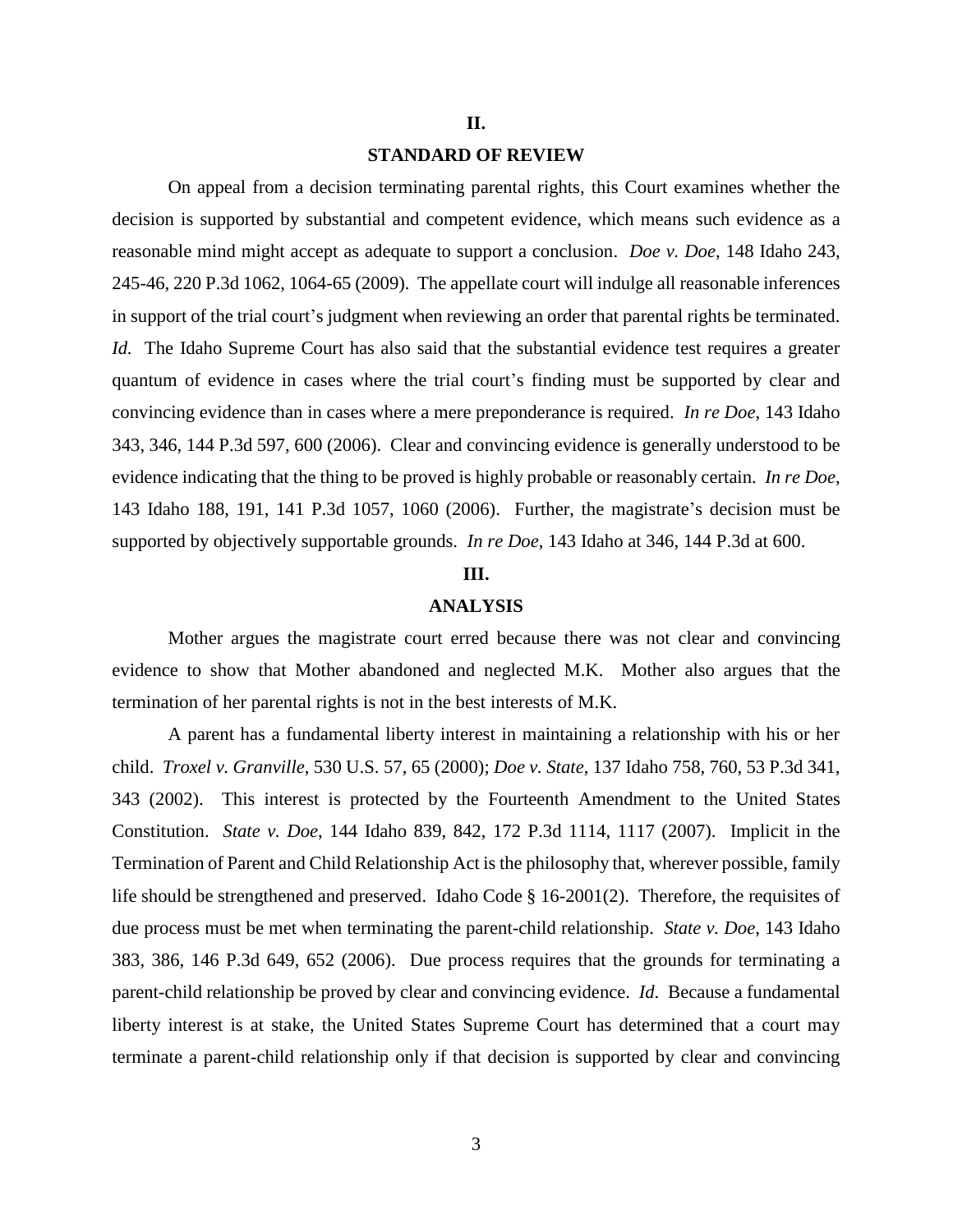evidence. *Santosky v. Kramer*, 455 U.S. 745, 769 (1982); *see also* I.C. § 16-2009; *In re Doe*, 146 Idaho 759, 761-62, 203 P.3d 689, 691-92 (2009); *Doe*, 143 Idaho at 386, 146 P.3d at 652.

Idaho Code § 16-2005 permits a party to petition the court for termination of the parentchild relationship when it is in the child's best interest and any one of the following five factors exist: (a) abandonment; (b) neglect or abuse; (c) lack of a biological relationship between the child and a presumptive parent; (d) the parent is unable to discharge parental responsibilities for a prolonged period that will be injurious to the health, morals, or well-being of the child; or (e) the parent is incarcerated and will remain incarcerated for a substantial period of time. Each statutory ground is an independent basis for termination. *Doe*, 144 Idaho at 842, 172 P.3d at 1117.

Before delving into the findings of abandonment and neglect, the magistrate court provided credibility determinations as to each individual that testified. It is the province of the trial court to weigh conflicting evidence and to judge the credibility of witnesses. *In re Doe*, 152 Idaho 910, 913, 277 P.3d 357, 360 (2012). The magistrate court did not find Mother particularly credible:

Her testimony could be fairly described as "all over the place" and at times odd. At one point she indicated she didn't want to answer the question of how many children she had. At another she cryptically answered that she or she and her physician "have their reasons" as to why she won't drug test despite her drug use history. In short, this Court found it difficult to take [Mother's] testimony at face value.

Mother failed to provide any evidence outside of her testimony. On the other hand, the magistrate court found that Grandmother was credible. Grandmother's recitation of dates was less than perfect but her general testimony was credible and supported by other evidence.

#### **A. Abandonment**

The magistrate court's determination that Mother abandoned M.K. is supported by substantial and competent evidence. Pursuant to I.C. § 16-2002(5), abandonment occurs when the parent has willfully failed to maintain a normal parental relationship including, but not limited to, reasonable support or regular personal contact. The word "or" is a disjunctive particle used to express an alternative and, thus, the willful failure to maintain a normal parental relationship can be based upon either the failure to pay reasonable support, or the failure to have regular personal contact, or some other failure. *Doe I v. Doe II*, 148 Idaho 713, 715, 228 P.3d 980, 982 (2010).

When a parent fails to maintain a normal parental relationship without just cause for a period of one year, prima facie evidence of abandonment exists; provided, however, where termination is sought by a grandparent seeking to adopt the child, the willful failure of the parent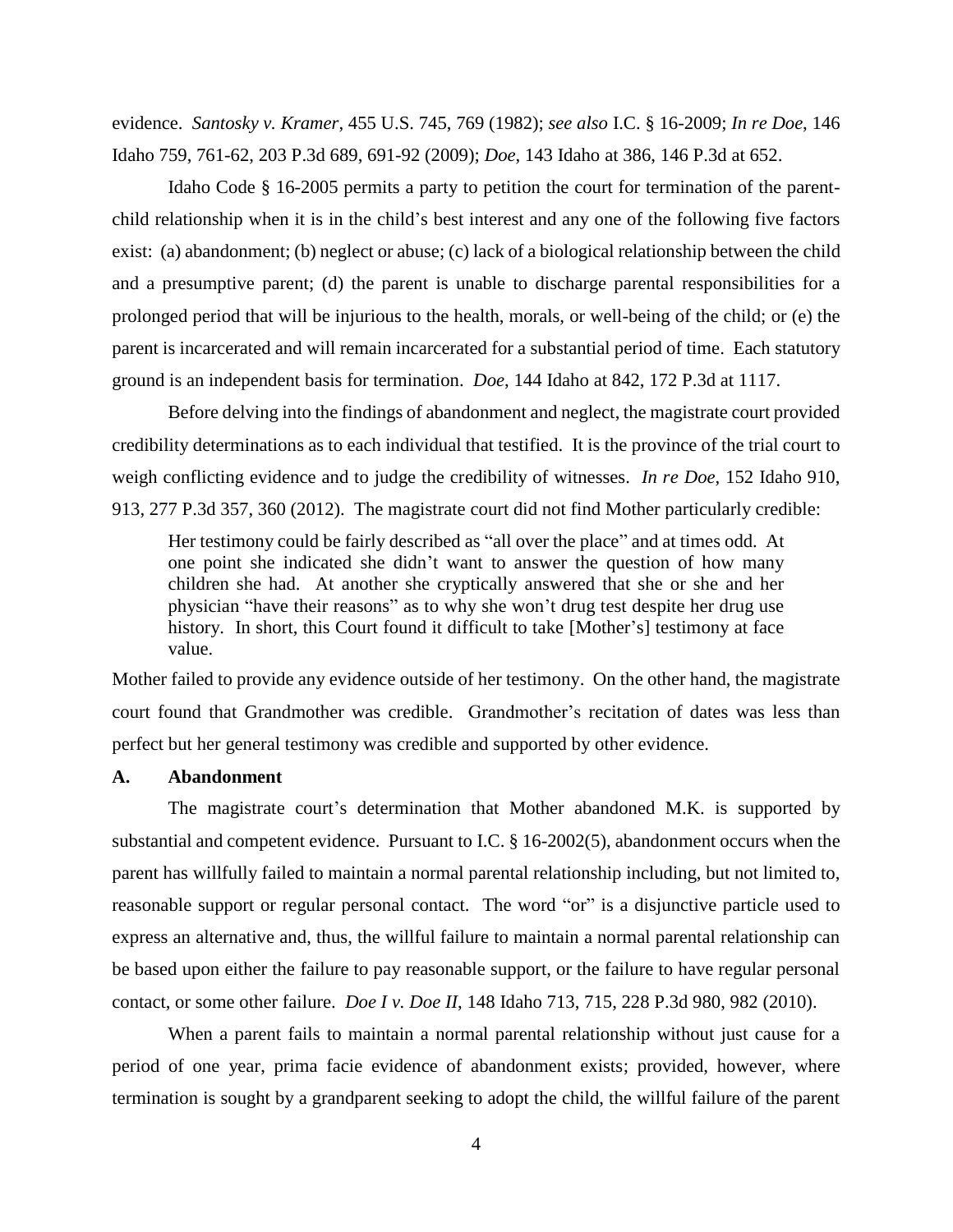to maintain a normal parental relationship without just cause for six (6) months shall constitute prima facie evidence of abandonment. I.C. § 16-2002(5). There is no universal standard for what constitutes a normal parental relationship, and whether such a relationship exists depends on the facts and circumstances of each case. *Doe v. Doe*, 150 Idaho 46, 50, 244 P.3d 190, 194 (2010). The petitioner bears the burden of persuasion to demonstrate that the parent lacks a normal parental relationship with the child and that there is no just cause for the failure to maintain such a relationship. *Id.* If the petitioner is able to meet this burden, the parent then has the burden of production to present evidence of just cause. *Id.* If the magistrate court finds that just cause has not been established, the petitioning party has met its burden of persuasion. *Id*.

Mother argues that she provided financial support through her tax refund and attempted to locate the child using online background checks and social media, as well as sending people to try to establish contact. Mother contends that unsuccessfully attempting to locate M.K. is not equivalent to abandonment.

The magistrate court found that by October 2015, Mother had willfully abandoned M.K. without just cause for a period in excess of two years. The magistrate court concluded that after October 2015, it was "understandable that [Mother] would have believed that her opportunity for contact with the child had ended according to the terms of the Washington Order."<sup>2</sup> The magistrate court next found that Mother had another opportunity to reintroduce herself into M.K.'s life when Grandmother filed for guardianship in Idaho. Mother was notified of the proceedings and requested a last minute continuance, which was granted; however, Mother failed to appear at the reset hearing. The magistrate court found Mother never took the opportunity of the guardianship proceedings to acquire contact information or re-establish custody or visitation. Lastly, the magistrate court found: "Given this Court's negative view of [Mother's] credibility her testimony was un-persuasive as to any significant lack of contact information that would impact the manner in which [Mother] has abandoned and neglected the child."

As to the supporting evidence, testimony by Grandmother showed she had the same telephone number from 1997 until 2020, a number that Mother was familiar with and had used. Even though Mother alleged she was not sure where Grandmother and the child were living, testimony by Grandmother supported the finding that Grandmother lived in the same home from

 $\overline{a}$ 

The Washington order stated if Mother failed to reunify with M.K. within the year, her potential contact with M.K. would end.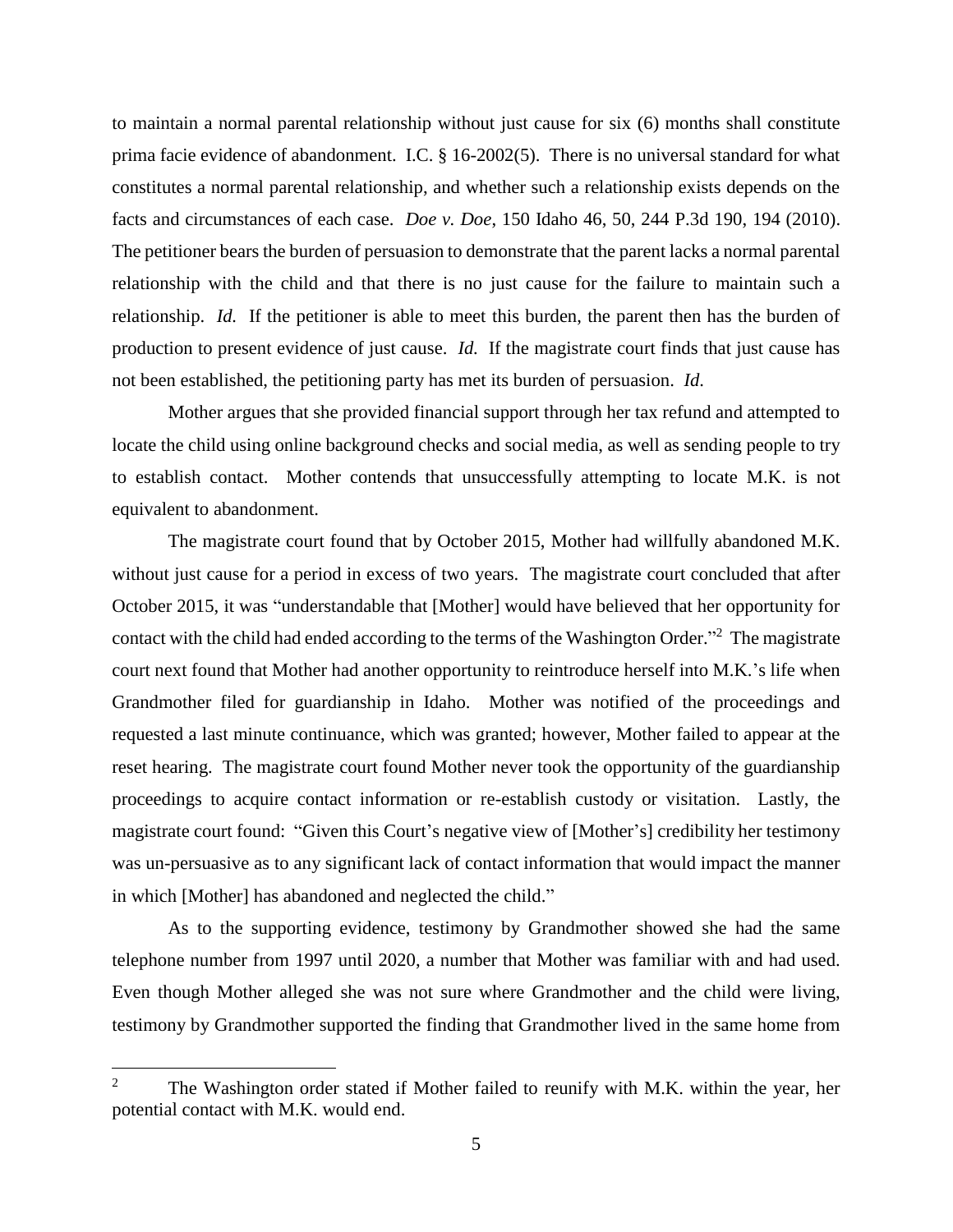2012 to 2017. Mother testified that she had visited Grandmother's home and was familiar with the address. Therefore, the magistrate court had clear and convincing evidence that from 2013 to 2015 Mother knew how to contact Grandmother and M.K. and chose not to do so.

As to the Idaho proceedings, Mother's testimony demonstrates she received notice of the original hearing. She admitted she requested it be reset because she did not feel she had enough notice to prepare. During testimony, Mother confirmed her address, which was the address used to serve Mother the amended notice of hearing. This establishes that she knew of the Idaho guardianship proceedings and, as found by the magistrate court, could have taken advantage of the opportunity to reconnect with Grandmother and M.K. at that time but failed to follow through.

Lastly, the magistrate court found there was no just cause for the seven years that Mother failed to establish any contact with M.K. The magistrate court stated: "Although [Mother] testified that she believed that there was some type of a no contact order that prohibited her [from] trying to contact [Grandmother] or her child, the Court does not find this credible. In part this is because [Mother] sent others to try and contact [Grandmother]." In addition to Mother sending others to make contact, the State of Washington Nonparental Custody Decree, admitted as evidence at the termination trial, indicated that there was no restraining order in place. Mother had access and knowledge of this decree since she was a participant in the proceedings.

Altogether, there was sufficient evidence to support the finding that Mother willfully abandoned M.K. by failing to maintain a normal parental relationship without just cause.

#### **B. Neglect**

The magistrate court's determination that Mother neglected M.K. is also supported by substantial and competent evidence. Idaho Code § 16-2002(3)(a) defines "neglect" as any conduct included in I.C. § 16-1602(31). Section 16-1602(31)(a) provides, in pertinent part, that a child is neglected when the child is without proper parental care and control, or subsistence, medical or other care or control necessary for his or her well-being because of the conduct or omission of his or her parents, guardian, or other custodian or their neglect or refusal to provide them. A parent can neglect a child by failing to provide proper parental care even if the child's needs are being met by others. *Interest of Doe I*, 168 Idaho 74, 79, 479 P.3d 467, 472 (Ct. App. 2021).

Mother argues the magistrate court erred when it based its finding of neglect on the lack of financial support. Mother contends she provided financial support through her tax return. Grandmother argues Mother's neglect goes well beyond financial support because Mother also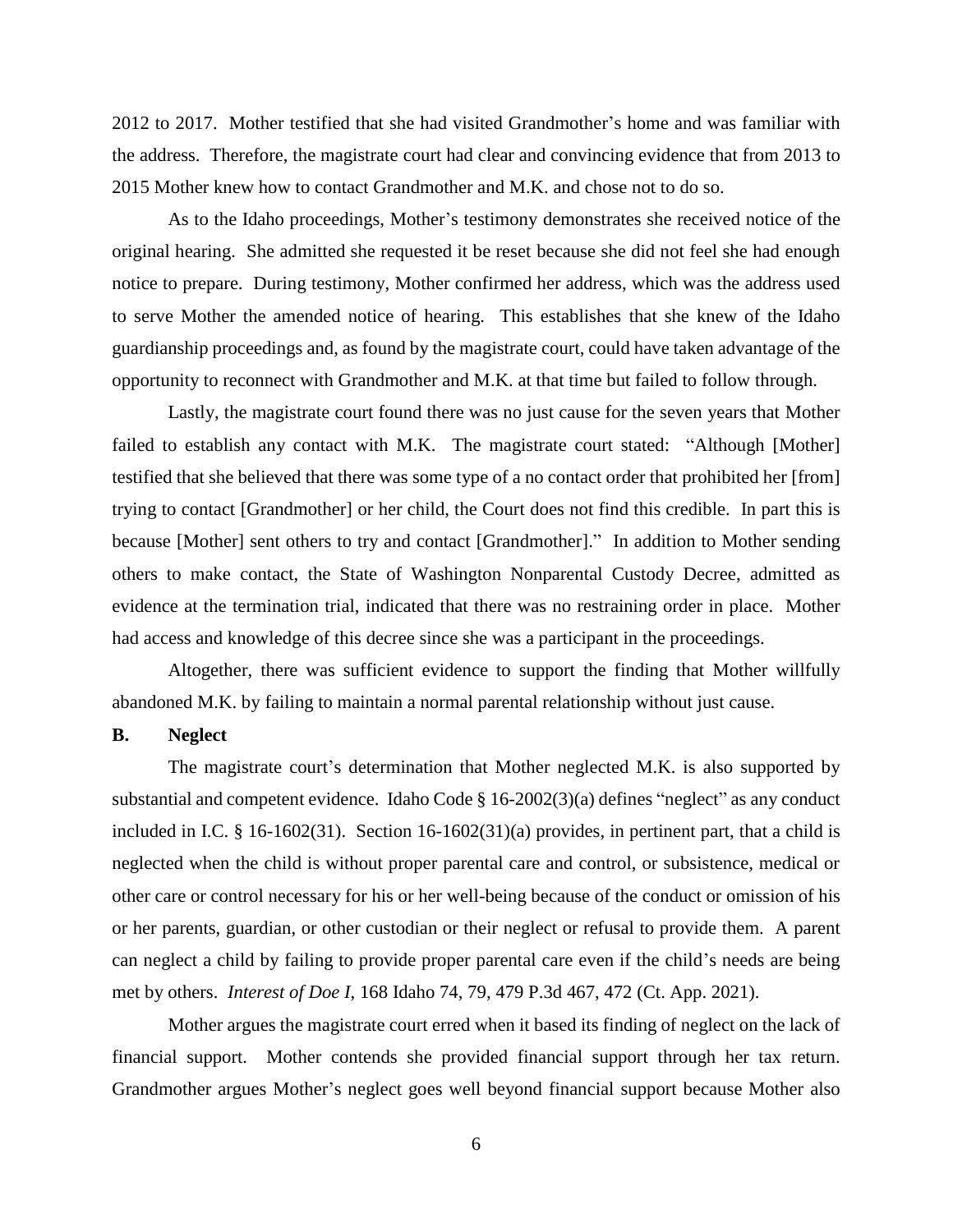failed to comply with the Spokane Superior Court's order to complete certain services to reunify with her child and failed to make efforts to provide any parental care.

In *Doe I v. Doe II*, 161 Idaho 532, 537, 387 P.3d 785, 790 (2016), while the children were in the guardians' care the mother failed to provide resources for the children, cover expenses of any kind, or cover the cost of keeping the children. Evidence showed mother was homeless and struggled to maintain employment. *Id.* The Idaho Supreme Court determined there was clear and convincing evidence to establish neglect because the mother provided no financial support or parental care. *Id.*

Similarly, the magistrate court found Mother struggles with stable housing, employment, and did not provide any financial support to Grandmother for the care of M.K. Grandmother provided a "Case Payment History" from the State of Washington Division of Child Support that showed that as of July of 2021, no child support payments had been paid by Mother to Grandmother. Grandmother testified that prior to the court-ordered child support schedule Mother had not provided any financial support. Grandmother testified Mother has also never made any payment for medical care for M.K. Mother's testimony was that she did not have steady employment for the past three to four years but may be acquiring a job at which she will work one day a week. Mother testified she had acquired small jobs ranging from shoveling snow to picking fruit, but Mother was unable to articulate how she covers regular expenses or how she would financially care for M.K. Mother's testimony also established that she currently had housing but through the past eight years she has had to move routinely and seek emergency shelter. There is substantial evidence to support the magistrate court's findings that Mother neglected M.K.

# **C. Best Interests**

Mother argues the magistrate court erred by finding that termination is in the best interests of M.K. Once a statutory ground for termination has been established, the trial court must next determine whether it is in the best interests of the child to terminate the parent-child relationship. *In re Aragon*, 120 Idaho 606, 611, 818 P.2d 310, 315 (1991). When determining whether termination is in the child's best interests, the trial court may consider the parent's history with substance abuse, the stability and permanency of the home, the unemployment of the parent, the financial contribution of the parent to the child's care after the child is placed in protective custody, the improvement of the child while in foster care, the parent's efforts to improve his or her situation, and the parent's continuing problems with the law. *In re Doe*, 159 Idaho 192, 198, 358